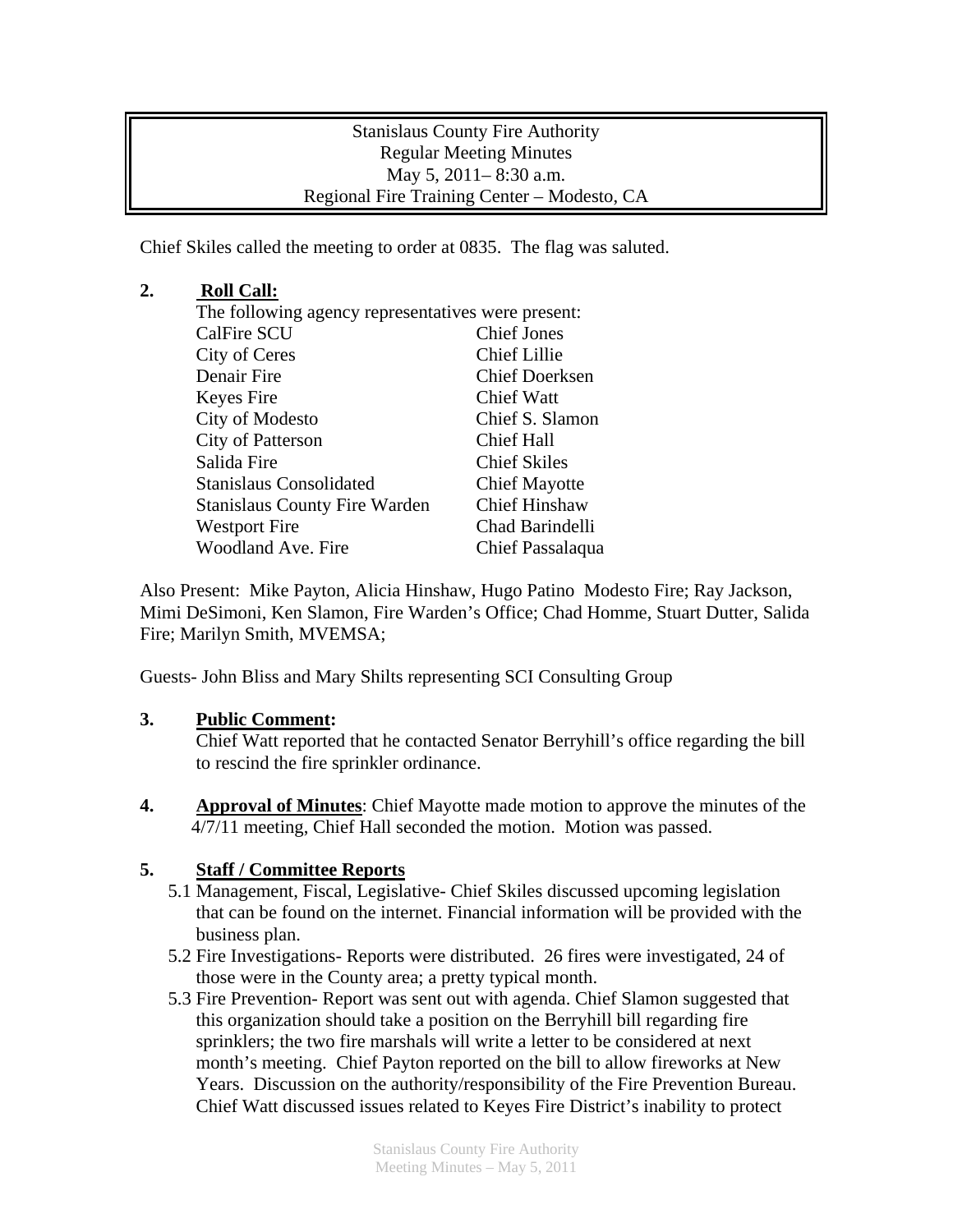more growth, and the political implications of his denial of new development and the lack of funding.

- 5.4 Fire Communications- Chief Skiles reported in Chad's absence on the communications report. Discussion on progress of CAD. Mimi reported on the progress of the regional fire RMS system. MDC grant project is going to council for approvals, to be completed an installed by 7/1/11. Dispatch center to dispatch center meeting was held to discuss improvements to the system. Chief K. Slamon discussed the issue of radio coverage inside of buildings and how it is addressed in the fire code's Appendix J. The next CAC meeting is May  $17<sup>th</sup>$ .
- 5.5 Fire Training- Stuart reported on the classes that were held during the last month.
- 5.6 EMS Report included with agenda. MVEMSA is going to mirror the policy for exposure reporting that was presented to all the fire agencies, so there will be consistency throughout the County. She also reported on the SB that will allow the administration of rectal valium by school volunteers. SB49 will take away the fire agencies right to bill for vehicle accidents, a letter of opposition was included in the agenda packet. She is still working on the ATD program.

## **6. Agenda Items**

- **6.1 SCI Consulting Group** Provided an overview of funding mechanisms available to fire agencies. John Bliss started with an explanation of ad valorem tax rates, then discussed impact fees, CFD or Mello Roos, special taxes, and benefit assessments. Mary Shilts discussed why it is important to enlist the help of a consultant particularly in terms of community outreach. They will be having a workshop in Stockton on June 9<sup>th</sup>. Handouts were provided.
- **6.2 Operational Area Coordinator-** Chief Jackson reported that the FWO is still waiting for letters from all agencies so that red cards may be issued. Region 4 Area coordinator meeting is on May 25, 2011 at the CalEMA headquarters in Sacramento. XST refresher/re-qualification is scheduled for May  $16<sup>th</sup>$  and 17th. Chief Jones of CalFire provided preseason packets- similar to last year's information. CalFire has sustained significant budget cuts and will be going to 3/0 staffing on engines. The current administration is not as supportive of CalFire. There will be a limited B/C response from SCU. The 2011 CA Preliminary Seasonal Assessment was handed out and discussed. SCU will experience a normal start up – 6 engines May  $16^{th}$ . Air Attack will not be up and operational until June  $16<sup>th</sup>$ . Assistance by Hire is the same as last year, a letter was included in the packet.
- **6.3 Annual Business Plan-** A draft business plan was presented with significant reductions in service levels based on lower revenues and the desire to create a balanced budget. The plan will be voted on at the next meeting.
- **6.4 Radio Infrastructure and Simulcast** Lucian Thomas sent a communication outlining funding and sites for simulcast system. No site is available on the east side. There will be equipment purchased in June so the project is moving along.
- **6.5 Resource Management-** A communication from SR-911 was read regarding limitations with only 2 fire dispatchers. Station coverage needs to be outlined